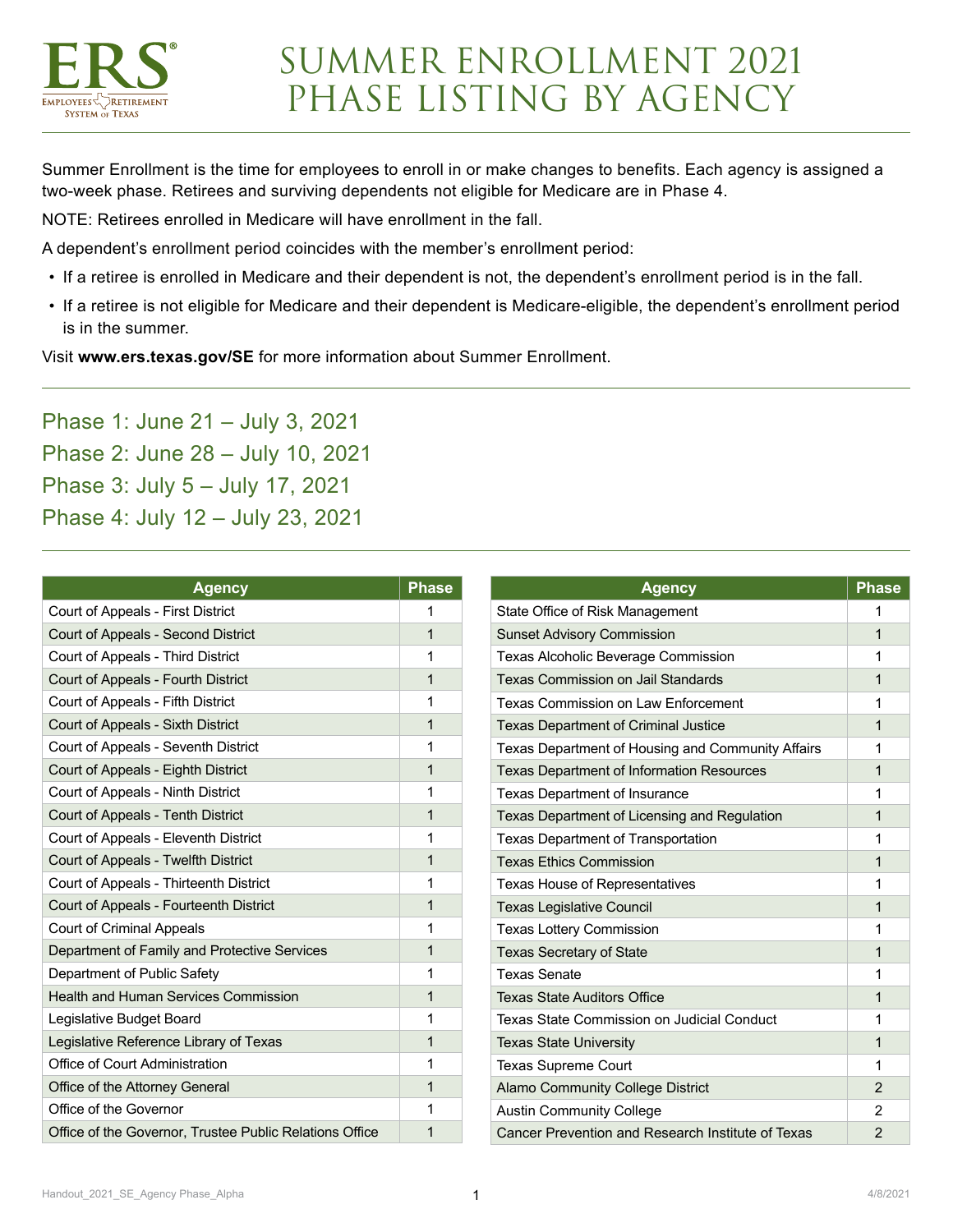

## SUMMER ENROLLMENT 2021 PHASE LISTING BY AGENCY

| <b>Agency</b>                                    | <b>Phase</b>   |
|--------------------------------------------------|----------------|
| <b>Comptroller's Judiciary Section</b>           | 2              |
| <b>Credit Union Department</b>                   |                |
| CSCD                                             |                |
| <b>Dallas County Community College District</b>  | $\overline{2}$ |
| Department of Motor Vehicles                     |                |
| Department of Savings and Mortgage Lending       |                |
| Department of State Health Services              |                |
| <b>Houston Community College</b>                 | 2              |
| Lone Star College                                | $\overline{2}$ |
| Office of Consumer Credit Commissioner           | 2              |
| Public Utility Commission of Texas               | 2              |
| <b>Railroad Commission of Texas</b>              | $\overline{2}$ |
| Sam Houston State University                     | 2              |
| School For the Blind and Visually Impaired       | $\overline{2}$ |
| Stephen F Austin State University                | 2              |
| <b>Tarrant County College</b>                    | $\overline{2}$ |
| Teacher Retirement System                        | 2              |
| Texas Board of Veterinary Medical Examiners      | $\overline{2}$ |
| <b>Texas Bond Review Board</b>                   | 2              |
| <b>Texas Commission on Environmental Quality</b> | 2              |
| Texas Comptroller of Public Accounts             | 2              |
| Texas County and District Retirement System      | $\overline{2}$ |
| Texas Higher Education Coordinating Board        | 2              |
| Texas Juvenile Justice Department                | $\overline{2}$ |
| <b>Texas Medical Board</b>                       | 2              |
| <b>Texas Military Department</b>                 | $\overline{2}$ |
| <b>Texas Municipal Retirement System</b>         | 2              |
| <b>Texas Parks and Wildlife Department</b>       | $\overline{2}$ |
| <b>Texas Pension Review Board</b>                | 2              |
| <b>Texas Public Finance Authority</b>            | $\overline{2}$ |
| <b>Texas Real Estate Commission</b>              | 2              |
| Texas School for the Deaf                        | $\overline{2}$ |
| Texas State Board of Public Accountancy          | 2              |
| <b>Texas State Securities Board</b>              | $\overline{2}$ |
| <b>Texas Tech University</b>                     | 2              |
| Texas Tech University Health Sciences Center     | 2              |
| Texas Treasury Safekeeping Trust Company         | 2              |
| Texas Water Development Board                    | $\overline{2}$ |
| <b>Texas Womans University</b>                   | 2              |
| <b>Texas Workforce Commission</b>                | $\overline{2}$ |
| University of Houston - 0730                     | 2              |
| University of Houston - 0783                     | $\overline{2}$ |

| <b>Agency</b>                          | <b>Phase</b>   |
|----------------------------------------|----------------|
| University of Houston - Downtown       | 2              |
| University of Houston - Victoria       | $\overline{2}$ |
| University of Houston - Clear Lake     |                |
| University of North Texas              |                |
| University of Texas Medical Branch     |                |
| <b>Windham School District</b>         |                |
| <b>Alvin Community College</b>         | 3              |
| Amarillo College                       | 3              |
| Angelina County Junior College         | 3              |
| <b>Angelo State University</b>         | 3              |
| <b>Blinn College</b>                   | 3              |
| <b>Board of Pharmacy</b>               | 3              |
| <b>Brazosport College</b>              | 3              |
| <b>Central Texas College</b>           | 3              |
| Cisco Junior College                   | 3              |
| <b>Clarendon College</b>               | 3              |
| <b>Coastal Bend College</b>            | 3              |
| College of the Mainland                | 3              |
| <b>Collin County Community College</b> | 3              |
| Del Mar College                        | 3              |
| El Paso Community College              | 3              |
| Employees Retirement System of Texas   | 3              |
| Frank Phillips College                 | 3              |
| <b>Galveston College</b>               | 3              |
| Grayson College                        | 3              |
| <b>Health Professions Council</b>      | 3              |
| Hill College                           | 3              |
| <b>Howard College</b>                  | 3              |
| Kilgore Junior College                 | 3              |
| Lamar Institute of Technology          | 3              |
| Lamar State College - Orange           | 3              |
| Lamar State College - Port Arthur      | 3              |
| Lamar University at Beaumont           | 3              |
| Laredo Community College               | 3              |
| Lee College                            | 3              |
| <b>McLennan Community College</b>      | 3              |
| <b>Midland College</b>                 | 3              |
| <b>Midwestern State University</b>     | 3              |
| Navarro College                        | 3              |
| North Central Texas College            | 3              |
| Northeast Texas Community College      | 3              |
| Odessa College                         |                |